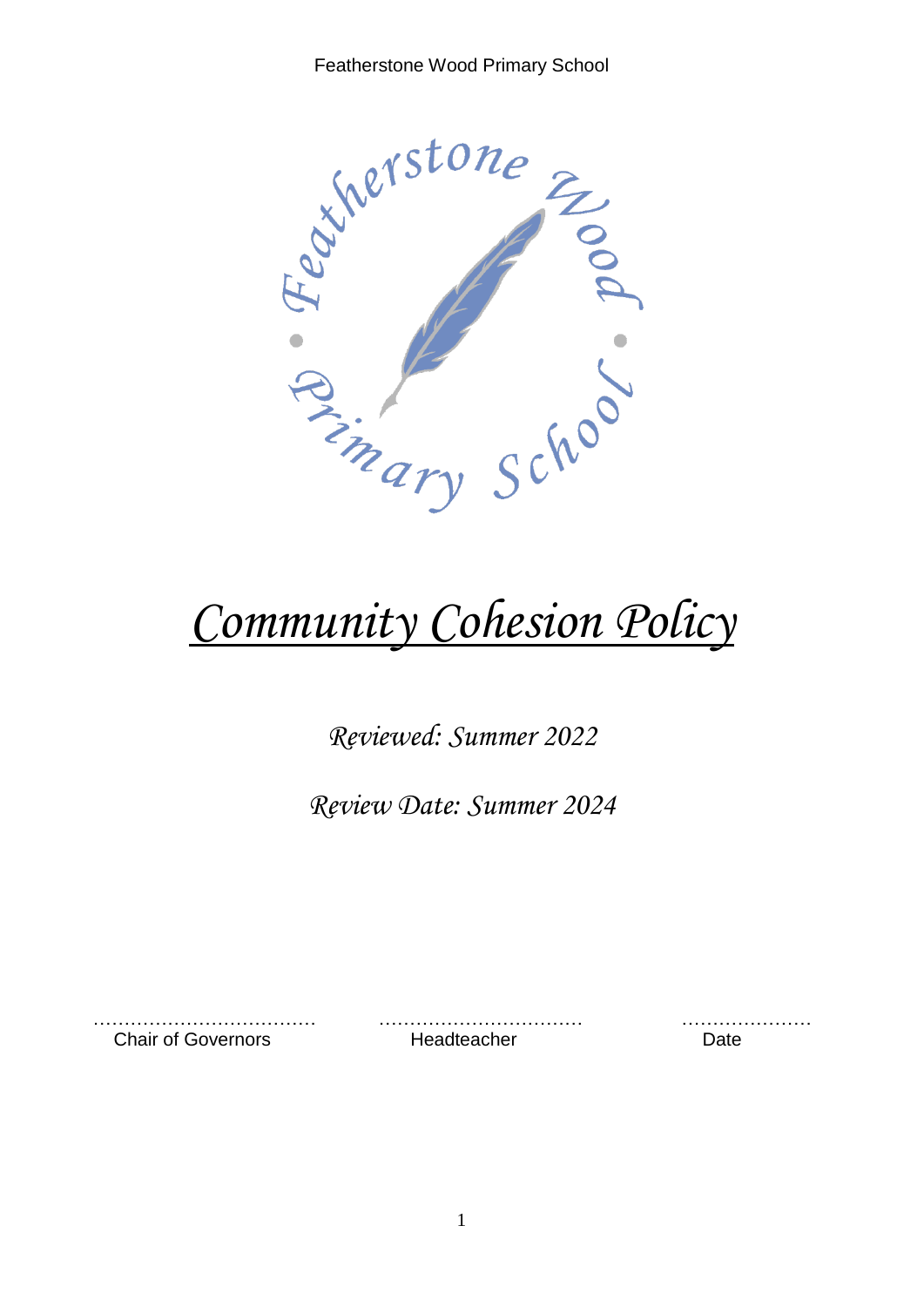### **1 Introduction**

1.1 At Featherstone Wood, we recognise the important role our school plays in the promotion of community cohesion. This school will strive to promote all aspects of community cohesion as we want our children to grow up in a society that celebrates diversity, all the different ethnic, religious and social groups that exist in our local area and is at ease with itself.

1.2 Our statutory duties are based on the following legislation:

- The Equality Act 2010;
- The Sex Discrimination Act 1975, as amended by the Equality Act 2010
- The Education and Inspections Act 2006.

1.3 We recognise that these sets of duties are essential for achieving the five outcomes of the Every Child Matters framework, and that they reflect international human rights standards as expressed in the UN Convention on the Rights of the Child, the UN Convention on the Rights of People with Disabilities, and the Human Rights Act 1998.

#### *2* **Aims and objectives**

2.1 We aim to educate our pupils so that they understand how our national and local society is made up of diverse groups. We will cultivate an attitude of respect and understanding for all cultures reflected in our local area. We will celebrate diversity so that pupils learn how cultural differences enhance all our lives. We aim to help pupils understand what makes a cohesive community and how this is important in enabling people to enjoy living in this area.

2.2 This policy needs to be considered alongside our Equal Opportunities policy which sets out our commitment to eliminating all forms of prejudice and discrimination. In promoting the respect for all members of our society we believe we will make an important contribution to the promotion of community cohesion.

#### **3 What we mean by community cohesion**

3.1 We understand community cohesion to mean a society in which there is a shared vision of how different groups can live in peace and harmony. It is an area where all members of society have a sense of belonging and where the diversity of people's backgrounds and culture is valued. It is a community where there is an equality of life opportunities available to all groups and individuals regardless of race, religion, ethnic or socio-economic background. It is built on a community that respects and values cultural groups that are different to their own and where strong and positive relationships exist in school and in the wider community.

## *4* **The curriculum**

Our curriculum will provide opportunities to promote the values of equal opportunities and respect for all. It will build upon pupils' understanding of the diversity that surrounds them, recognising similarities and appreciating different cultures, faiths, ethnicities and socio-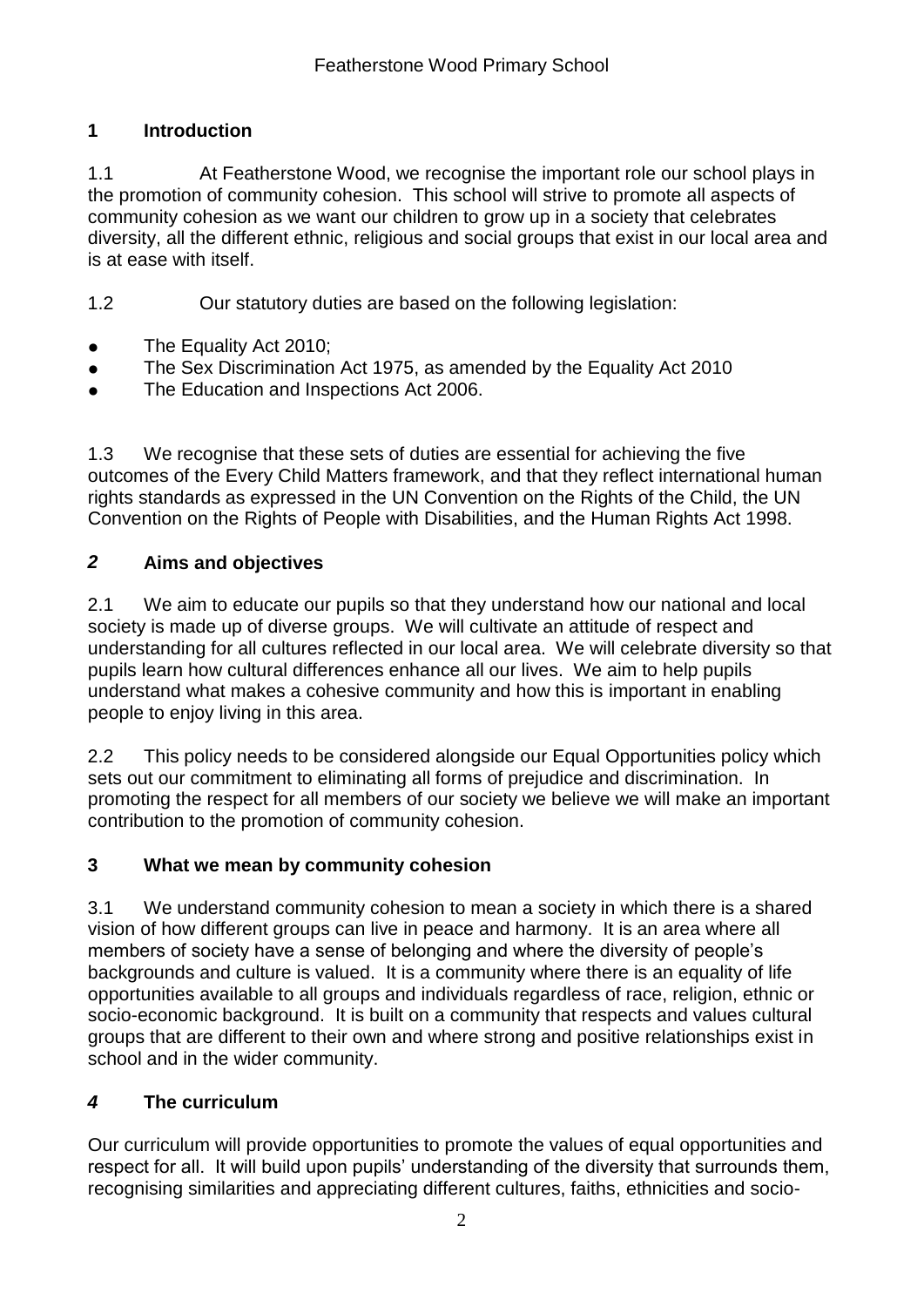economic backgrounds. Opportunities for discussing issues of identity and diversity will be integrated across the curriculum.

We will ensure that teaching will help pupils to challenge prejudice and stereotyping – for example, the opportunities in citizenship classes for pupils to discuss issues of identity and diversity and what it means 'to live together in the UK'. We will have a programme of cultural visits and opportunities to meet members of different communities. We will provide additional support for pupils for whom English is an additional language (EAL) to enable them to achieve at the highest possible standards in literacy as soon as they can. Featherstone Wood will maximise opportunities for pupils to express their opinions and we will involve them as fully as possible in the governance and organisation of the school and in the way they can participate in the community and make a difference in school beyond the school gate.

## **5 Teaching and learning**

5.1 Through all our teaching we will show respect for individual views and opinions. Our school is a place where pupils from all backgrounds and cultures will be welcomed and valued. We will promote an ethos where diversity is respected. In all our work we will encourage positive relationships between staff and our pupils and we shall provide opportunities for staff to listen and respond to the views of all our pupils.

5.2 We will do all we can to provide targeted additional support to those pupils who need it. For example, pupils who have English as an additional language (EAL) will be provided with extra support to assist them in developing their English language skills as quickly as possible.

5.3 For pupils who are falling behind or at risk of falling behind we will provide individual one-to-one tuition as long as we have sufficient additional funding to support this.

5.4 Teachers and support staff will strive to develop strong links with all parents and carers whatever their cultural background.

## **6 Educational Partnerships**

6.1 We will promote community cohesion by developing in our pupils an understanding of our local area in a national and international context. We will endeavour to build partnerships with schools that have a different ethnic and social mix to our own to try and promote an understanding of the diverse society found in this country. We will also build international links with schools in other parts of the world. This may involve making good use of modern technology but also opportunities for staff and pupils to visit other countries and host visitors from abroad.

6.2 We will encourage partnerships with a wide range of groups that can help us to develop an understanding of different cultures and backgrounds. We will build our links with local faith groups and provide opportunities to visit sacred sites in the area. We will invite members of different groups to visit our school and help our pupils appreciate the variety of cultures found in our area.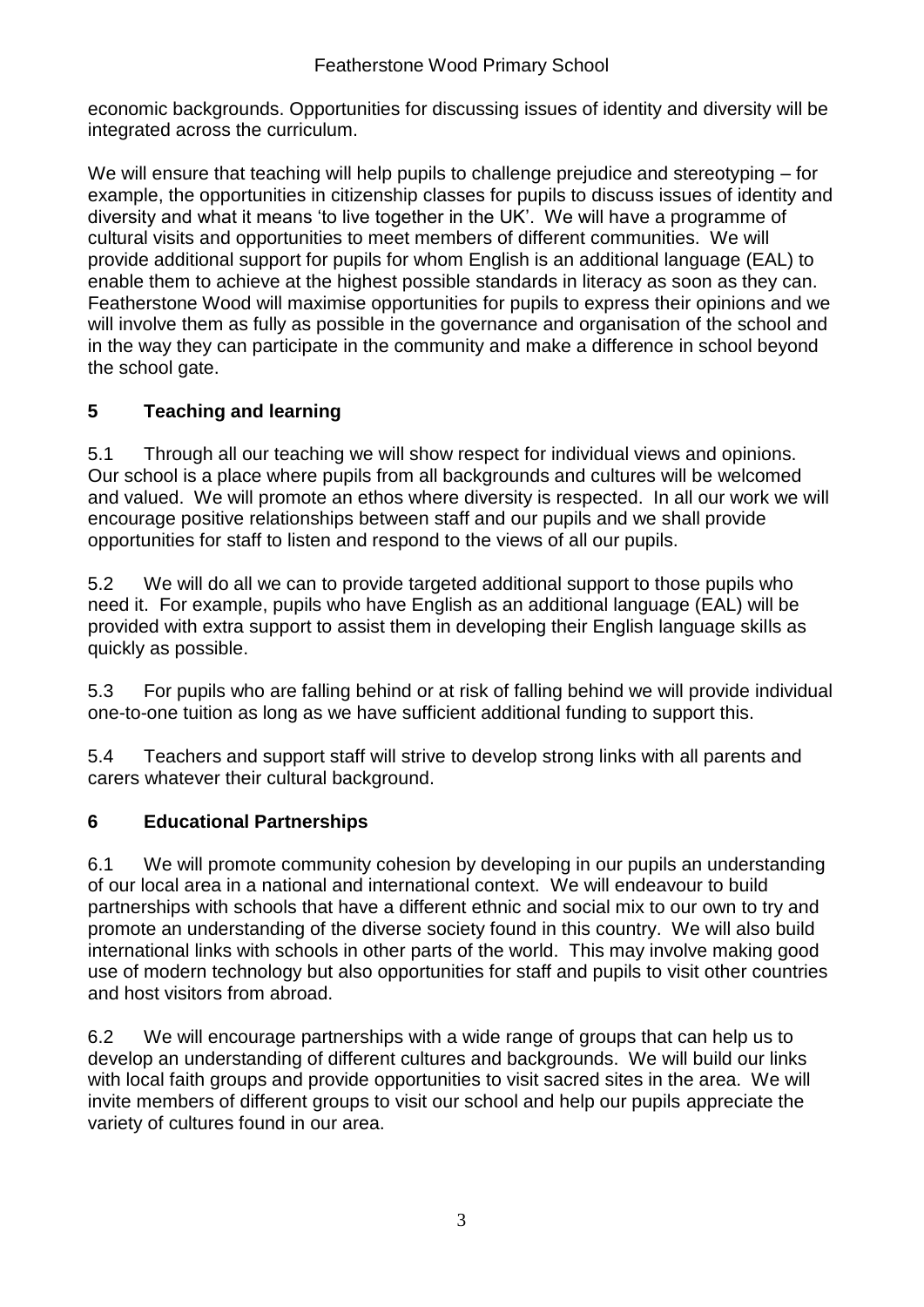### **7 Staff recruitment and continuing development**

7.1 We will pay particular attention to the recruitment of staff to the school to try and reflect in our staff the social make-up of our area. We will ensure that our school recruitment methods follow the equal opportunities guidelines and we will encourage applications from groups that are under represented at the moment.

7.2 We will ensure that all staff (including non-teaching staff) have professional development opportunities related to community cohesion and equalities issues so that we continue to have a school ethos where all members of the school community are valued and respected.

#### *8* **The Leadership and management of community cohesion**

8.1 The leadership and management work on community cohesion will be a responsibility of the Headteacher and Deputy Head. They will ensure that it remains an issue that underpins all our work in the school. They will have the specific responsibility to coordinate the specific activities carried out to promote community cohesion and ensure that this is reflected in all school planning.

8.2 The school will promote community cohesion by gathering and analysing all available data to inform our actions. This will include the monitoring of attainment by different ethnic groups and analysis of our curriculum to evaluate how our teaching and learning properly reflects the different culture represented in our school and local area. We will plan actions to promote community cohesion. This may involve particular events such as a world music or food day or it may involve a review of school policies on such matters as staff recruitment. We will also carefully monitor the impact of our work in promoting community cohesion.

#### *9* **Monitoring and review**

9.1 Our progress in promoting community cohesion will be reported to governors annually and more frequently if necessary. We will review the impact of our work on all groups in the school. We will particularly analyse how different cultural groups perform and if there are any gaps in attainment we will address them as rigorously as possible.

9.2 We will continue to monitor the impact of our work through the review of a number of important indicators. These will include the number of incidents of poor behaviour that are racially or culturally motivated. We will monitor the number of instances of racial or cultural tension involving our pupils.

9.3 We will work with parents and community leaders to strive to improve the effectiveness of our work. We will do all we can to have strong and effective channels of communication with all sections of our community in an attempt to listen to any concerns that may arise and better serve the needs of all stakeholders.

9.4 The policy will be monitored on an annual basis through the Headteacher's report to governors.

## **Linked policies**